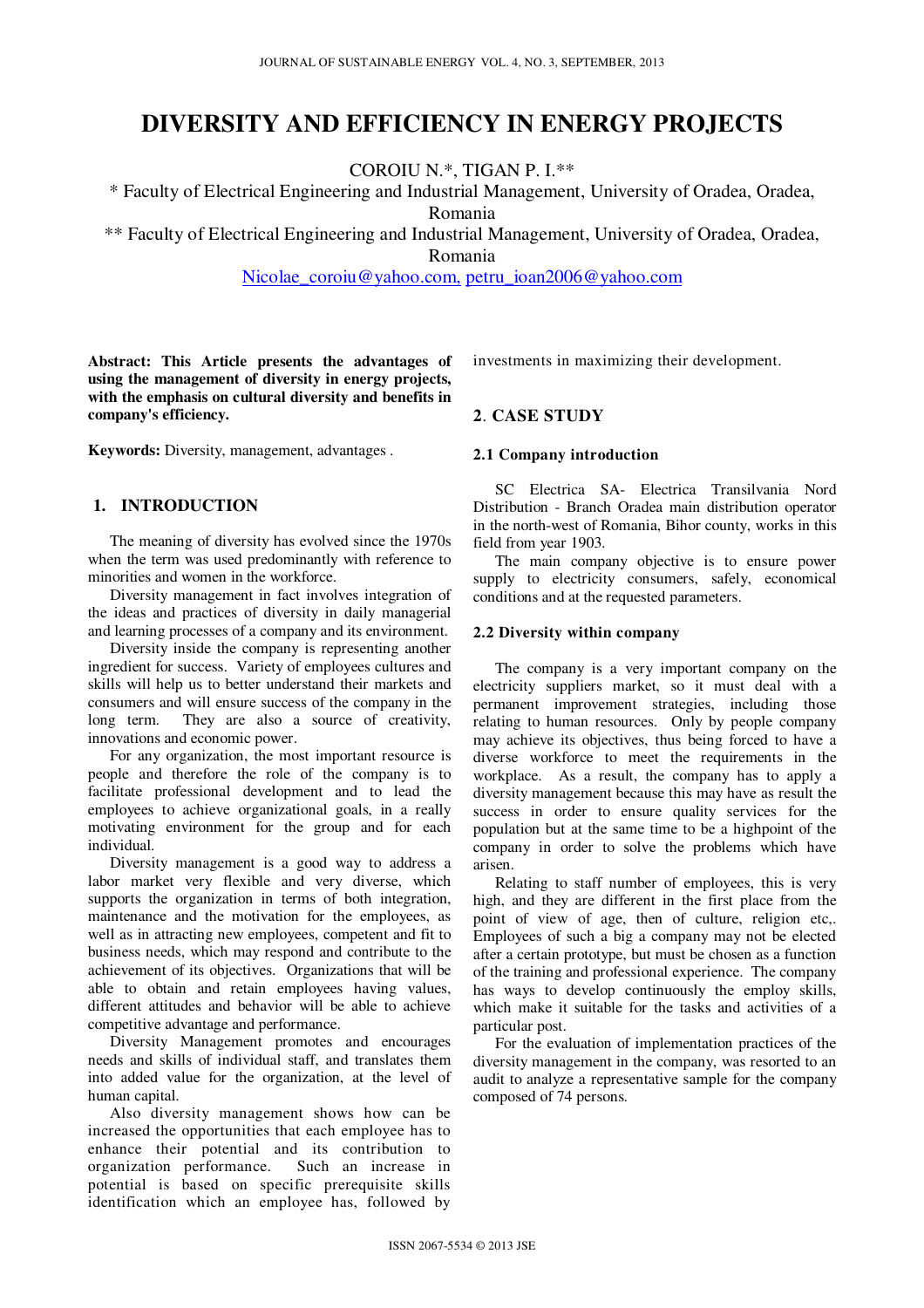

**Fig. 2.1. Presentation of sample on age groups** 

According to analysis, the sample is divided into age groups, media being aged between 36 and 45 years.



**Fig. 2.2. Presentation of sample based on sex** 

According to this classification, in the analyzed company a percentage of 67,56 % are men and 32,44 % women.



**Fig. 2.3. Presentation of sample depending on the environment of origin (urban/rural)** 

In a significant percentage,employees are from urban areas, i.e. 78,37 %, and in rural areas 21,63 %.



**Fig. 2.4. Presentation of sample based on sex** 

Depending on marital status, the sample has the following format: 87,84 % married, 8,10 % being unmarried, and 4,06 % have a different status.



**children** 

From the point of view of the children, the sample shows that most investigated persons have children, these being at the rate of 78,37 . The percentage of 21,63 shows that there are fewer employees who don't have children.



**studies** 

If we are referring to studies, most of employes have higher education studies, and they make a percentage of 64,87 and then those with post graduate studies being in a proportion of 20,28 %.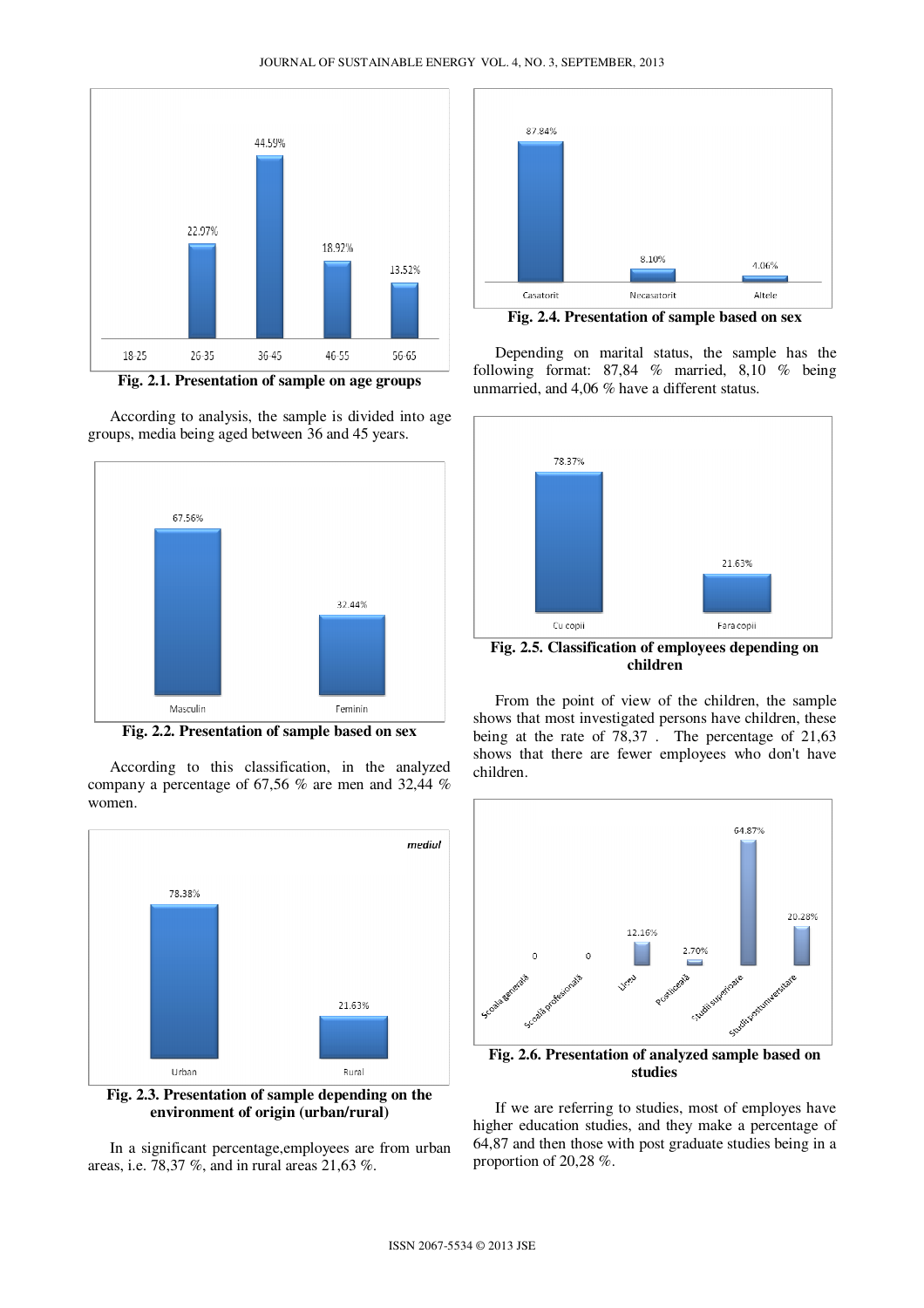

**Fig. 2.7. Classification employees on the basis of concordance between studies and work** 

According to this classification, we can notice that the employees are carrying out the day-to-day work, within the framework of posts on which they are employed, in accordance with studies attained.



**Fig. 2.8. Presentation of sample based on ethnic group** 

We notice that the highest proportion of the employees analyzed are of Romanian - origin, namely 83,78 %, but there are still and employees of Hungarian origin, discrimination from ethnic point of view does not exist.



**Fig. 2.9. Presentation of sample based on religion** 

From religion point of view, subjects are of various religions being practitioners of religions Greek-Catholic and religious denominations, reformats, RomanoCatholics, the largest percentage being of Orthodox religion.



**Fig. 2.10. Classification of personnel depending on the health status** 

From the health point of view the sample shows that the persons investigated are fit to work, not having any kind of problem from this point of view. But there are also people who have some health problems. In the graphic we notice that there are no persons with disabilities.



**Fig. 2.11. Classification of employees depending on the degree of integration within the organization** 

Most people have a high degree of integration, these being persons who practically identify themselves with the organization, persons who are fully satisfied by their rank and are able to that post and due duties as well as being those who are understand very well with colleagues and superiors.



**Fig. 2.12. Staff classification according to the degree of professional satisfaction**